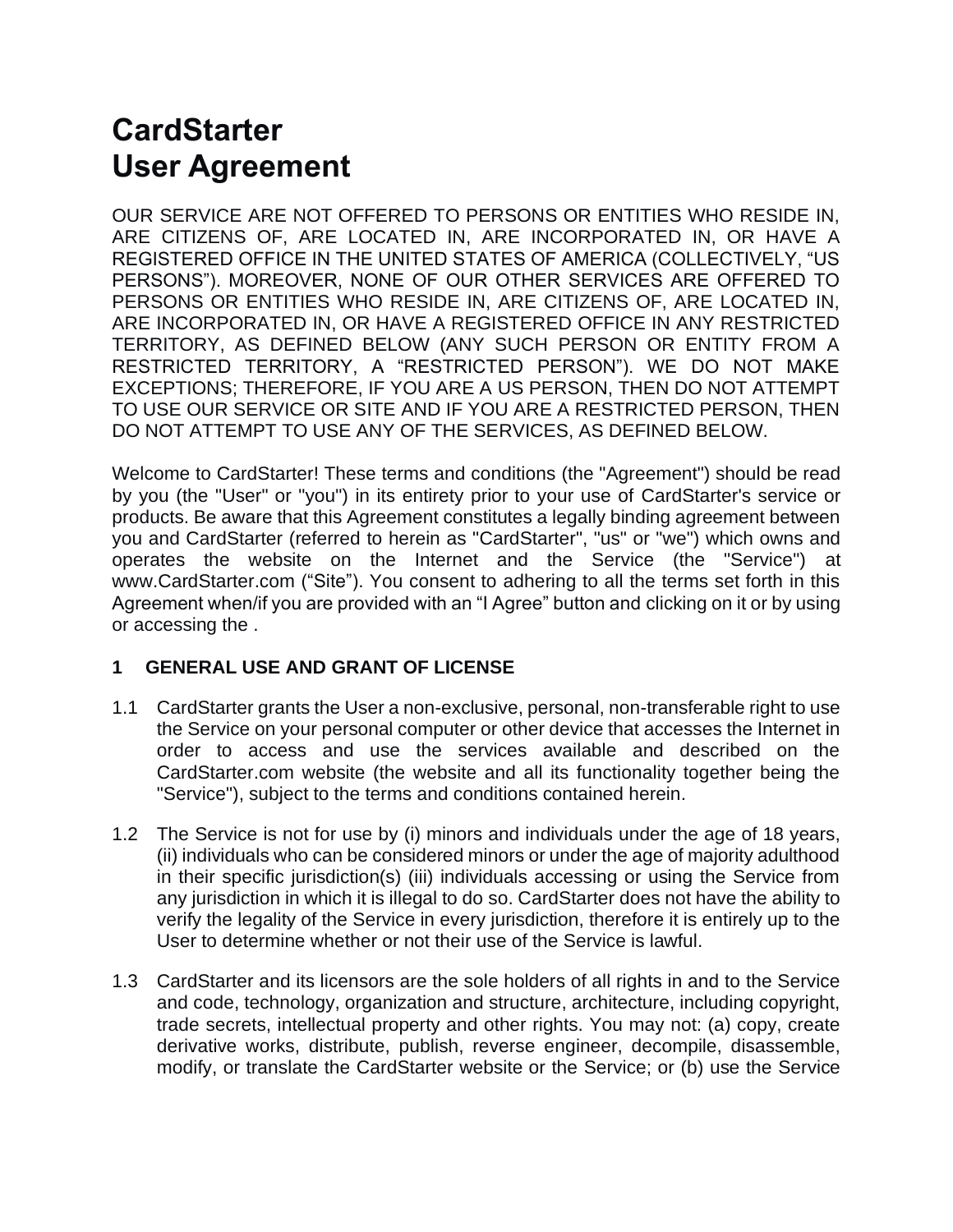that in any way is prohibited by applicable laws or regulations (each of the above herein defined as an "Unauthorized Use").

- 1.4 CardStarter reserves any and all rights implied or otherwise, which are not expressly granted to the User hereunder and retain all rights, title and interest in and to the Service. You agree that you will be solely liable for any damage, costs or expenses arising out of or in connection with the commission by you of any Unauthorized Use. You shall notify CardStarter immediately upon becoming aware of the commission by any person of any Unauthorized Use and shall provide CardStarter with reasonable assistance with any investigations it conducts in light of the information provided by you in this respect.
- 1.5 The term "CardStarter", its domain names and any other trade marks, or service marks used by CardStarter as part of the Service (the "Trade Marks"), are solely owned by CardStarter. In addition, all content on the website, including, but not limited to, the images, pictures, graphics, photographs, animations, videos, music, audio and text (the "Site Content") belongs to CardStarter and is protected by copyright and/or other intellectual property or other rights. You hereby acknowledge that by using the Service, you obtain no rights in the Site Content and/or the Trade Marks, or any part thereof. Under no circumstances may you use the Site Content and/or the Trade Marks without CardStarter's prior written consent. Additionally, you agree not to do anything that will harm or potentially harm the rights, including the intellectual property rights of CardStarter.
- 1.6 Taxes. It is your sole responsibility to determine whether, and to what extent, any taxes apply to any transactions you conduct through the Service, and to withhold, collect, report and remit the correct amounts of taxes to the appropriate tax authorities. Your transaction history is available through your CardStarter Account(s).
- 1.7 No Investment Advice or Brokerage. For the avoidance of doubt, CardStarter does not provide investment, tax, or legal advice, nor does CardStarter broker trades on your behalf. All CardStarter trades are executed automatically, based on the parameters of your order instructions and in accordance with posted Trade execution procedures, and you are solely responsible for determining whether any investment, investment strategy or related transaction is appropriate for you based on your personal investment objectives, financial circumstances and risk tolerance. You should consult your legal or tax professional regarding your specific situation. CardStarter may provide educational information about Digital Currency, as well as Digital Currency not supported by CardStarter, in order to assist users in learning more about such Digital Currency. Information may include, but is not limited to, blog posts, articles, links to third-party content, news feeds, tutorials, and videos. The information provided on this website or any third-party sites does not constitute investment advice, financial advice, trading advice, or any other sort of advice, and you should not treat any of the website's content as such. CardStarter does not recommend that any Digital Currency should be bought, earned, sold, or held by you. Before making the decision to buy, sell or hold any Digital Currency, you should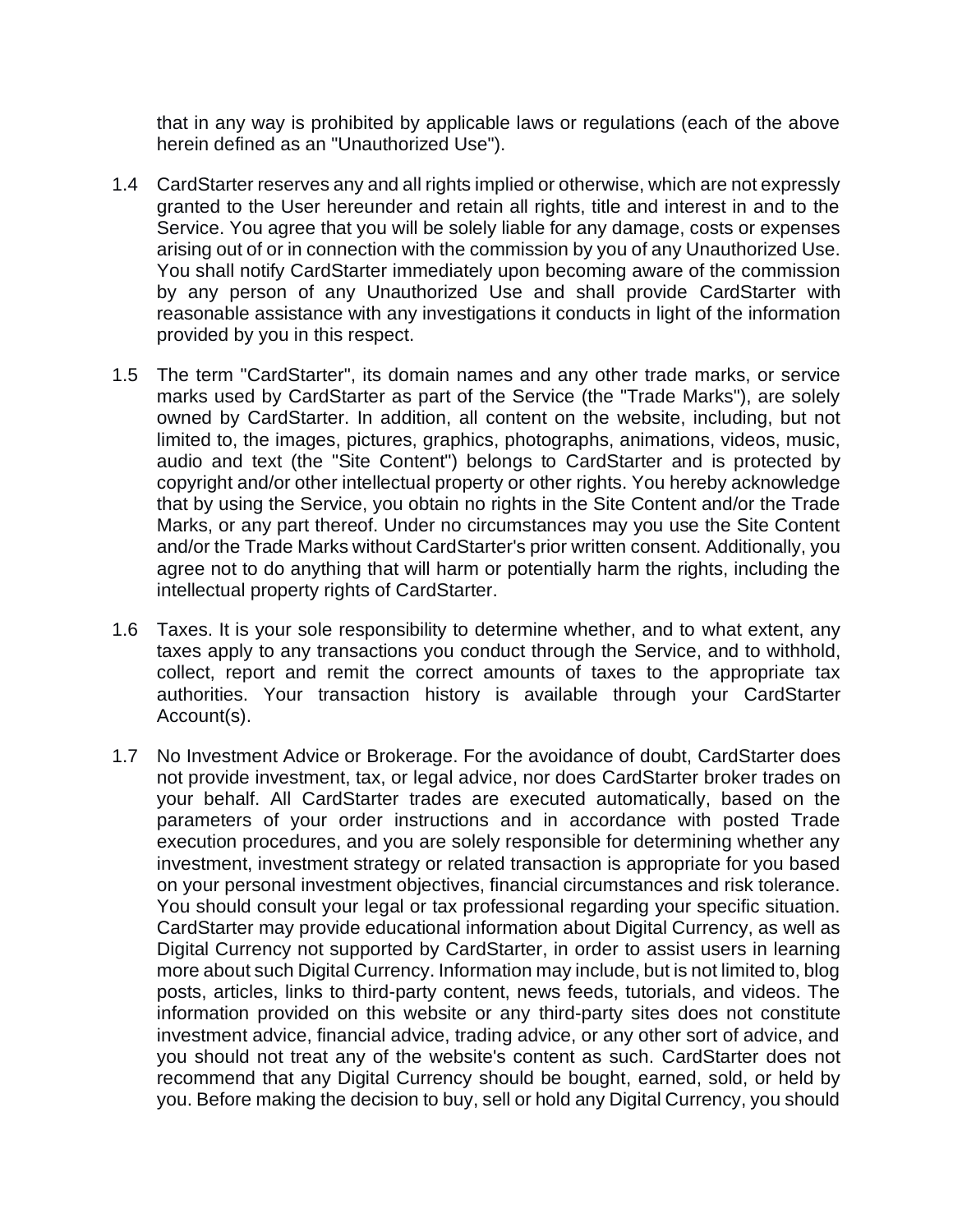conduct your own due diligence and consult your financial advisors before making any investment decision. CardStarter will not be held responsible for the decisions you make to buy, sell, or hold Digital Currency based on the information provided by CardStarter.

# **2 NO WARRANTIES**

CardStarter disclaims any and all warranties, expressed or implied, in connection with the Service which is provided to you "as is" and we provide you with no warranty or representation whatsoever regarding its quality, fitness for purpose, completeness or accuracy. Regardless of CardStarter's efforts, CardStarter makes no warranty that the service will be uninterrupted, timely or error-free, or that defects will be corrected.

# **3 OPERATION OF DIGITAL CURRENCY PROTOCOLS.**

We do not own or control the underlying software protocols which govern the operation of Digital Currency reference or purchased though the Site or Service. Generally, the underlying protocols are open source, and anyone can use, copy, modify, and distribute them. We assume no responsibility for the operation of the underlying protocols and we are not able to guarantee the functionality or security of network operations. In particular, the underlying protocols may be subject to sudden changes in operating rules (including "forks"). Any such material operating changes may materially affect the availability, value, functionality of the Digital Currency you acquire. CardStarter does not control the timing and features of these material operating changes. It is your responsibility to make yourself aware of upcoming operating changes and you must carefully consider available information in determining whether to continue to use a Service or Site for the affected Digital Currency. In the event of any such operational change. You acknowledge and accept the risks of operating changes to Digital Currency protocols and agree that CardStarter is not responsible for such operating changes and not liable for any loss of value you may experience as a result of such changes in operating rules. You acknowledge and accept that CardStarter has sole discretion to determine its response to any operating change and that we have no responsibility to assist you with currencies or protocols.

# **4 AUTHORITY / TERMS OF SERVICE**

You agree to the rules of the Service provided and described on the CardStarter.com website. CardStarter retains all authority over the issuing, maintenance, and closing of the Service. The decision of CardStarter's management, concerning any use of the Service, or dispute resolution, is final and shall not be open to review or appeal.

# **5 YOUR REPRESENTATIONS AND WARRANTIES**

- 5.1 there is a risk of losing cryptocurrency & other funds of value when using the Service and CardStarter has no responsibility to you for any such loss;
- 5.2 your use of the Service is at your sole option, discretion and risk;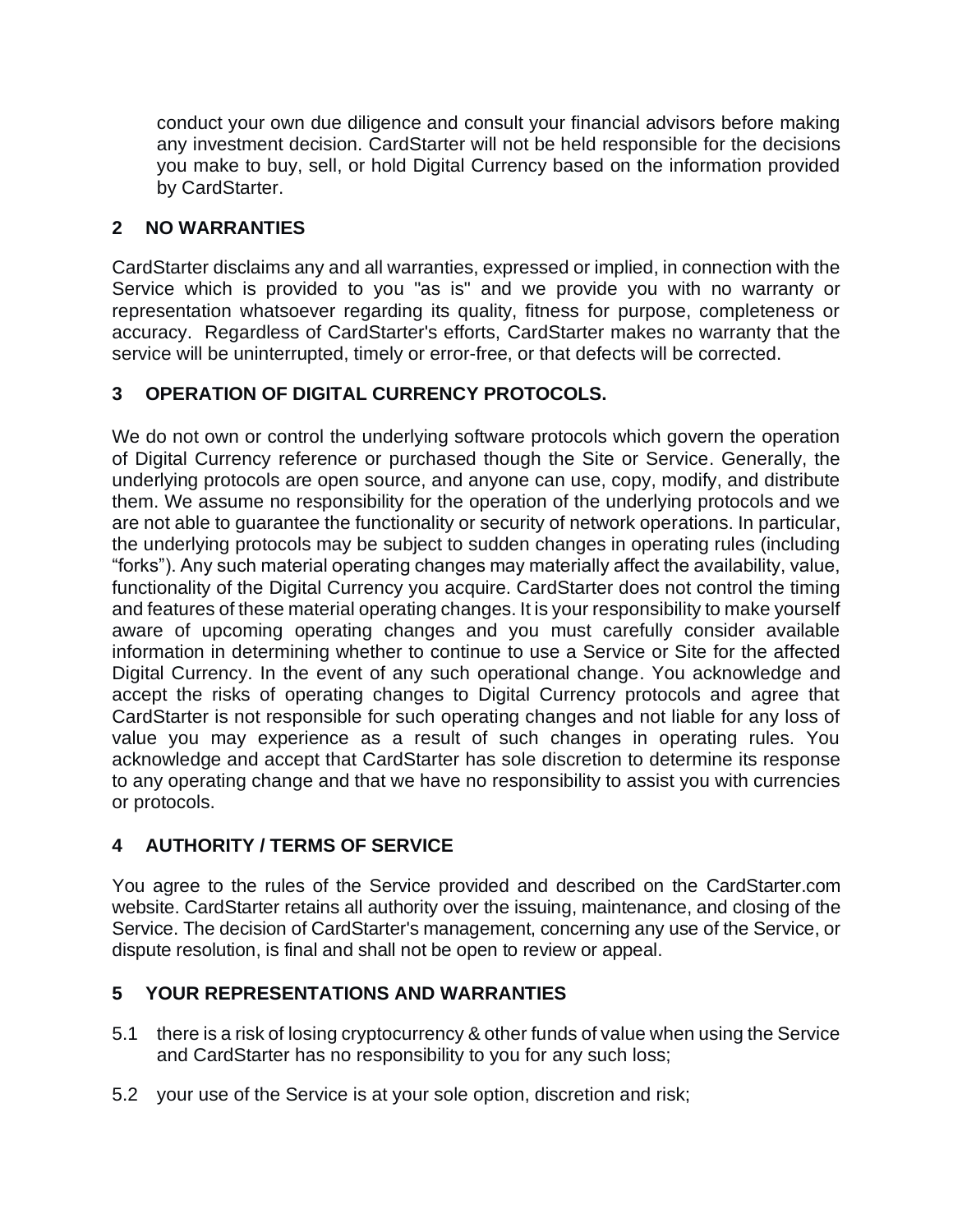- 5.3 you are solely responsible for any applicable taxes which may be payable on cryptocurrency traded or transacted by you through your using the Service;
- 5.4 the telecommunications networks, blockchain networks (such as Polkadot and Ethereum) and Internet access services required for you to access and use the Service are entirely beyond the control of CardStarter and CardStarter shall have no liability whatsoever for any outages, slowness, capacity constraints or other deficiencies affecting the same; and
- 5.5 you are (i) aged 18 or over, (ii) you are of the age of majority in your jurisdiction, (iii) you are accessing the Service from a jurisdiction in which it is legal to do so, (iv) you are not a Politically Exposed Person (PEP) nor are you on any U.S., Canada or EU Sanctions lists or terrorism finance watchlists, and (v) that you will inform CardStarter immediately if you enter onto one of these lists or change your residence to a prohibited jurisdiction.
- 5.6 You warrant that should you discover a bug or error that may lead to an exploit of the Service or other loss of funds from CardStarter, you have the responsibility to notify CardStarter at Support@CardStarter.com in a timely manner. Furthermore, any attempt by you to use such a discovered exploit or bug for illicit financial gain is illegal and strictly prohibited under this Agreement. CardStarter reserves the right to prosecute to the fullest extent of the law anyone who exploits or attempts to exploit the Service in an unlawful manner. Such exploits or bugs should be disclosed in a responsible manner and in strict confidence with Support@CardStarter.com and no other entity.

## **6 PROHIBITED USES**

Prior to your use of the Service and on an ongoing basis you represent, warrant, covenant and agree that:

- 6.1 PERSONAL USE. The Service is intended solely for the User's personal use. The User is only allowed to use the Service for personal use, and may not create multiple accounts, including for the purpose of collusion and/or abuse of service.
- 6.2 EXPLOITS & BUGS. The Service is provided as is, and any exploitation of the Service or errors in program logic and/or code (bugs) constitutes a Prohibited Use and a material breach of this Agreement. Any funds the user may misappropriate in this manner pursuant to this clause shall be considered void and the immediate property of CardStarter, without limit.
- 6.3 JURISDICTIONS. Persons located in or residents of the United States, Canada, North Korea, Iran, Venezuela or any other jurisdiction in which it is prohibited from using the Service (the "Prohibited Jurisdictions") are not permitted to make use of the Service. For the avoidance of doubt, the foregoing restrictions on Service from Prohibited Jurisdictions applies equally to residents and citizens of other nations while located in a Prohibited Jurisdiction. Any attempt to circumvent the restrictions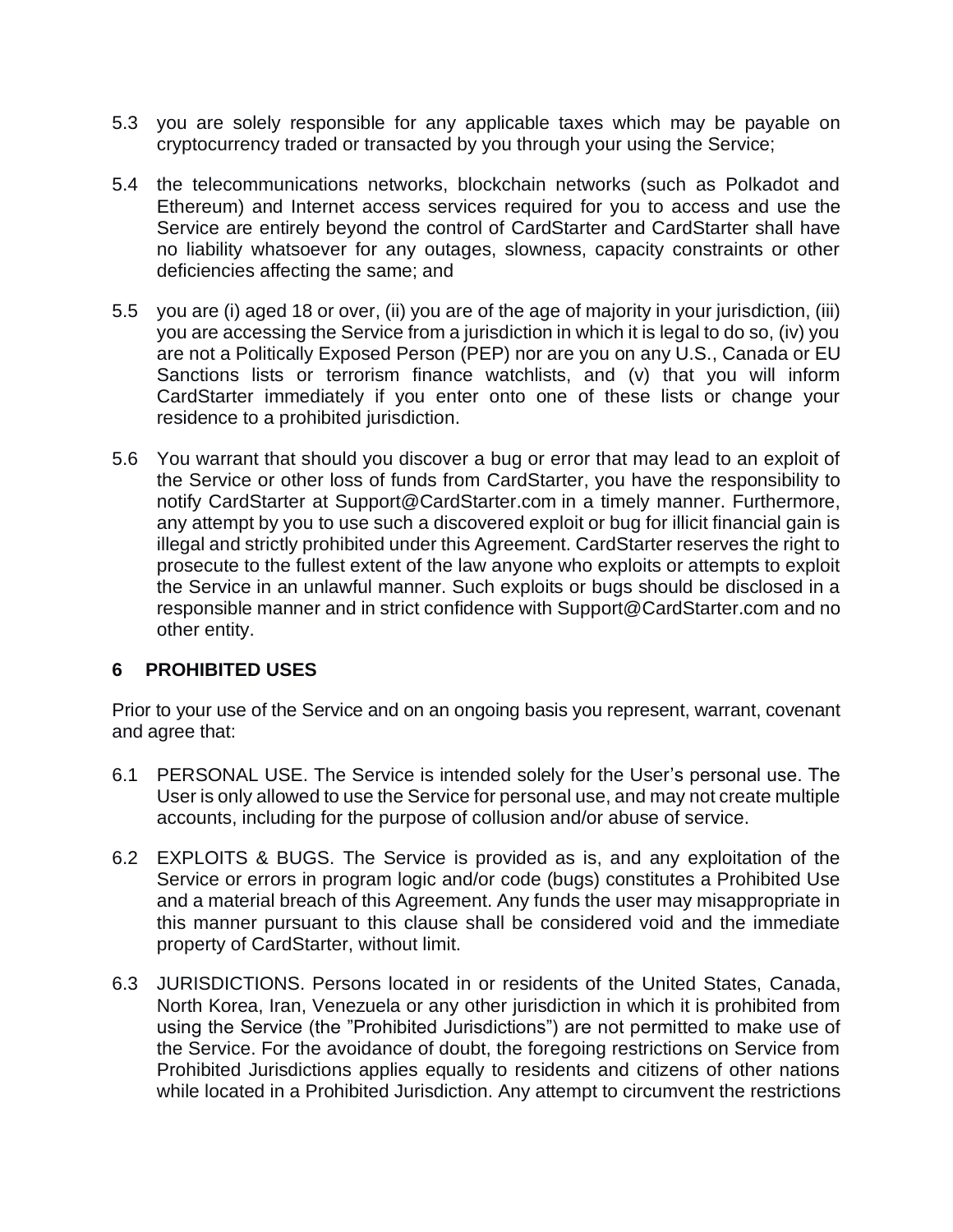on usage by any persons located in a Prohibited Jurisdiction or Restricted Jurisdiction, is a breach of this Agreement. An attempt at circumvention includes, but is not limited to, manipulating the information used by CardStarter to identify your location and providing CardStarter with false or misleading information regarding your location or place of residence.

Any and all monies (including cryptocurrencies) of a person located in a Prohibited Jurisdiction on the Service are VOID, and can be confiscated or may be returned to the person at CardStarter's sole discretion.

#### **7 KNOW YOUR CUSTOMER ("KYC") AND ANTI-MONEY LAUNDERING ("AML") POLICY**

- 7.1 CardStarter reserves the right, at any time, to ask for any KYC documentation it deems necessary to determine the identity and location of a User. CardStarter reserves the right to restrict service and payment until identity is sufficiently determined.
- 7.2 CardStarter further reserves the right to share submitted KYC information and documentation to 3rd parties to verify the authenticity of submitted information, and the end user (you) agree to this by using the Service.
- 7.3 CardStarter reserves the right to confiscate any and all funds that are found to be in violation of relevant and applicable anti-money laundering (AML) and countering terrorism financing (CFT) laws and regulations, and to cooperate with the competent authorities when and if necessary.

#### **AML & SANCTIONS COMPLIANCE.**

CardStarter expressly prohibits and rejects the use of the Service for any form of illicit activity, including money laundering, terrorist financing or trade sanctions violations, consistent with various jurisdictions' laws, regulations and norms. To that end, the Service is not offered to individuals or entities on any Politically Exposed Persons (PEP) lists, or subject to any United States, European Union, or other global sanctions or watch lists. By using the Service, end users represent and warrant that they are not on any such lists.

## **8 BREACH**

- 8.1 Without prejudice to any other rights, if a User breaches in whole or in part any provision contained herein, CardStarter reserves the right to take such action as it sees fit, including terminating this Agreement or any other agreement in place with the User and/or taking legal action against such User.
- 8.2 You agree to fully indemnify, defend and hold harmless CardStarter and its shareholders, directors, agents and employees from and against all claims, demands, liabilities, damages, losses, costs and expenses, including legal fees and any other charges whatsoever, howsoever caused, that may arise as a result of: (i)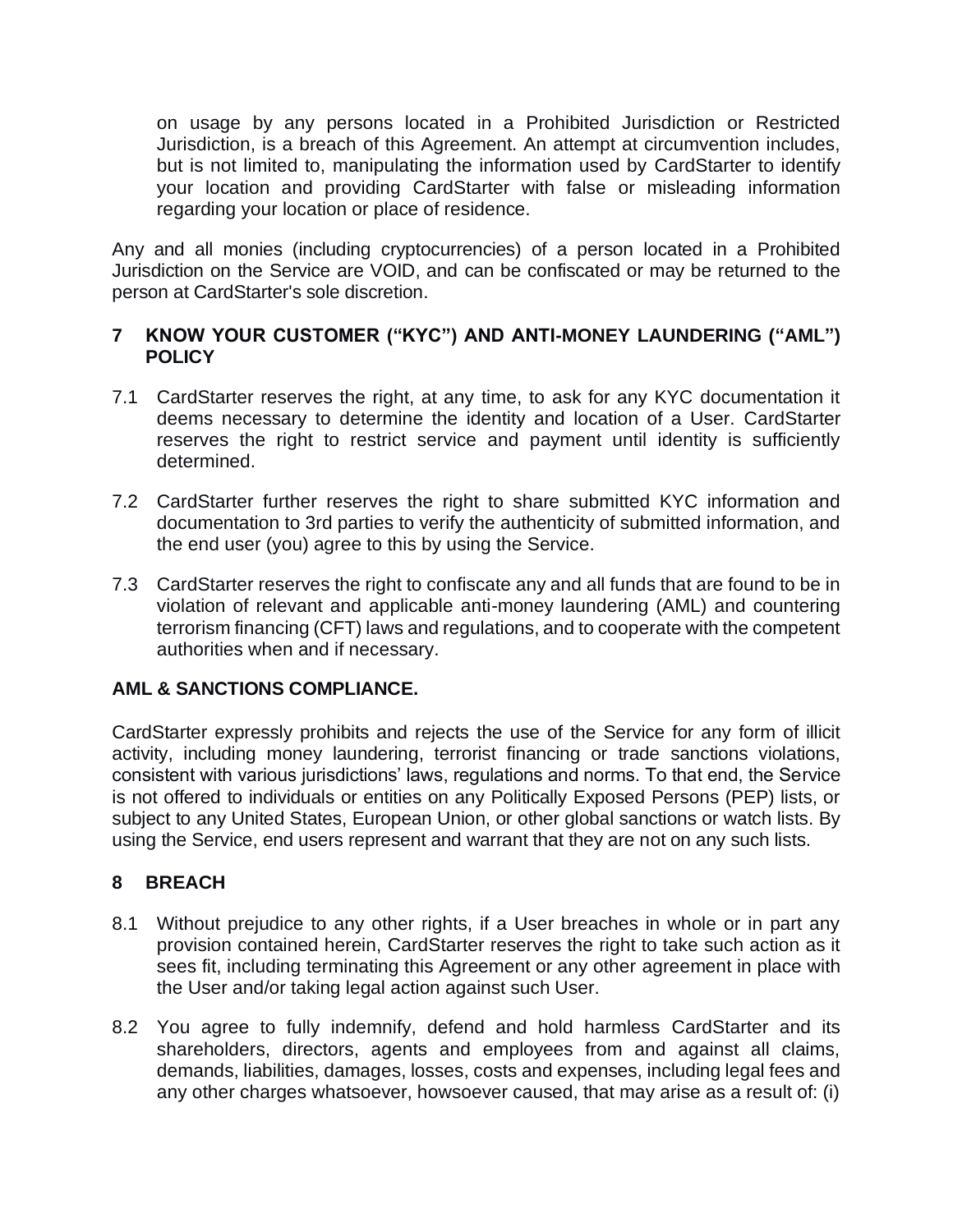your breach of this Agreement, in whole or in part; (ii) violation by you of any law or any third party rights; and (iii) use by you of the Service.

#### **9 LIMITATION OF LIABILITY; NO WARRANTY.**

- 9.1 IN NO EVENT SHALL CARDSTARTER, ITS AFFILIATES AND SERVICE PROVIDERS, OR ANY OF THEIR RESPECTIVE OFFICERS, DIRECTORS, AGENTS, JOINT VENTURERS, EMPLOYEES OR REPRESENTATIVES, BE LIABLE (A) FOR ANY AMOUNT GREATER THAN THE VALUE OF THE CARDSTARTERED DIGITAL CURRENCY ON DEPOSIT IN YOUR CARDSTARTER ACCOUNT(S) OR (B) FOR ANY LOST PROFITS, DIMINUTION IN VALUE OR BUSINESS OPPORTUNITY, ANY LOSS, DAMAGE, CORRUPTION OR BREACH OF DATA OR ANY OTHER INTANGIBLE PROPERTY OR ANY SPECIAL, INCIDENTAL, INDIRECT, INTANGIBLE, OR CONSEQUENTIAL DAMAGES, WHETHER BASED IN CONTRACT, TORT, NEGLIGENCE, STRICT LIABILITY, OR OTHERWISE, ARISING OUT OF OR IN CONNECTION WITH AUTHORIZED OR UNAUTHORIZED USE OF THE CARDSTARTER SITE OR THE CARDSTARTER SERVICES, OR THIS AGREEMENT, EVEN IF AN AUTHORIZED REPRESENTATIVE OF CARDSTARTER HAS BEEN ADVISED OF OR KNEW OR SHOULD HAVE KNOWN OF THE POSSIBILITY OF SUCH DAMAGES, AND NOTWITHSTANDING THE FAILURE OF ANY AGREED OR OTHER REMEDY OF ITS ESSENTIAL PURPOSE, EXCEPT TO THE EXTENT OF A FINAL JUDICIAL DETERMINATION THAT SUCH DAMAGES WERE A RESULT OF CARDSTARTER'S GROSS NEGLIGENCE, FRAUD, WILLFUL MISCONDUCT OR INTENTIONAL VIOLATION OF LAW. THIS MEANS, BY WAY OF EXAMPLE ONLY (AND WITHOUT LIMITING THE SCOPE OF THE PRECEDING SENTENCE), THAT IF YOU CLAIM THAT CARDSTARTER FAILED TO PROCESS A BUY OR SELL TRANSACTION PROPERLY, YOUR DAMAGES ARE LIMITED TO NO MORE THAN THE PURCHASE PRICE OF YOUR DIGITAL CURRENCY AT ISSUE IN THE TRANSACTION, AND THAT YOU MAY NOT RECOVER FOR LOST PROFITS, LOST BUSINESS OPPORTUNITIES, DIMINUTION IN VALUE OR OTHER TYPES OF SPECIAL, INCIDENTAL, INDIRECT, INTANGIBLE, EXEMPLARY, PUNITIVE OR CONSEQUENTIAL DAMAGES IN EXCESS OF THE VALUE OF THE CARDSTARTERED DIGITAL CURRENCY AT ISSUE IN THE TRANSACTION. SOME JURISDICTIONS DO NOT ALLOW THE EXCLUSION OR LIMITATION OF INCIDENTAL OR CONSEQUENTIAL DAMAGES, SO THE ABOVE LIMITATION MAY NOT APPLY TO YOU.
- 9.2 THE CARDSTARTER SERVICES ARE PROVIDED ON AN "AS IS" AND "AS AVAILABLE" BASIS WITHOUT ANY REPRESENTATION OR WARRANTY, WHETHER EXPRESS, IMPLIED OR STATUTORY. TO THE MAXIMUM EXTENT PERMITTED BY APPLICABLE LAW, CARDSTARTER SPECIFICALLY DISCLAIMS ANY IMPLIED WARRANTIES OF TITLE, MERCHANTABILITY, FITNESS FOR A PARTICULAR PURPOSE AND/OR NON-INFRINGEMENT. CARDSTARTER DOES NOT MAKE ANY REPRESENTATIONS OR WARRANTIES THAT ACCESS TO THE SITE, ANY PART OF THE CARDSTARTER SERVICES, OR ANY OF THE MATERIALS CONTAINED THEREIN, WILL BE CONTINUOUS, UNINTERRUPTED,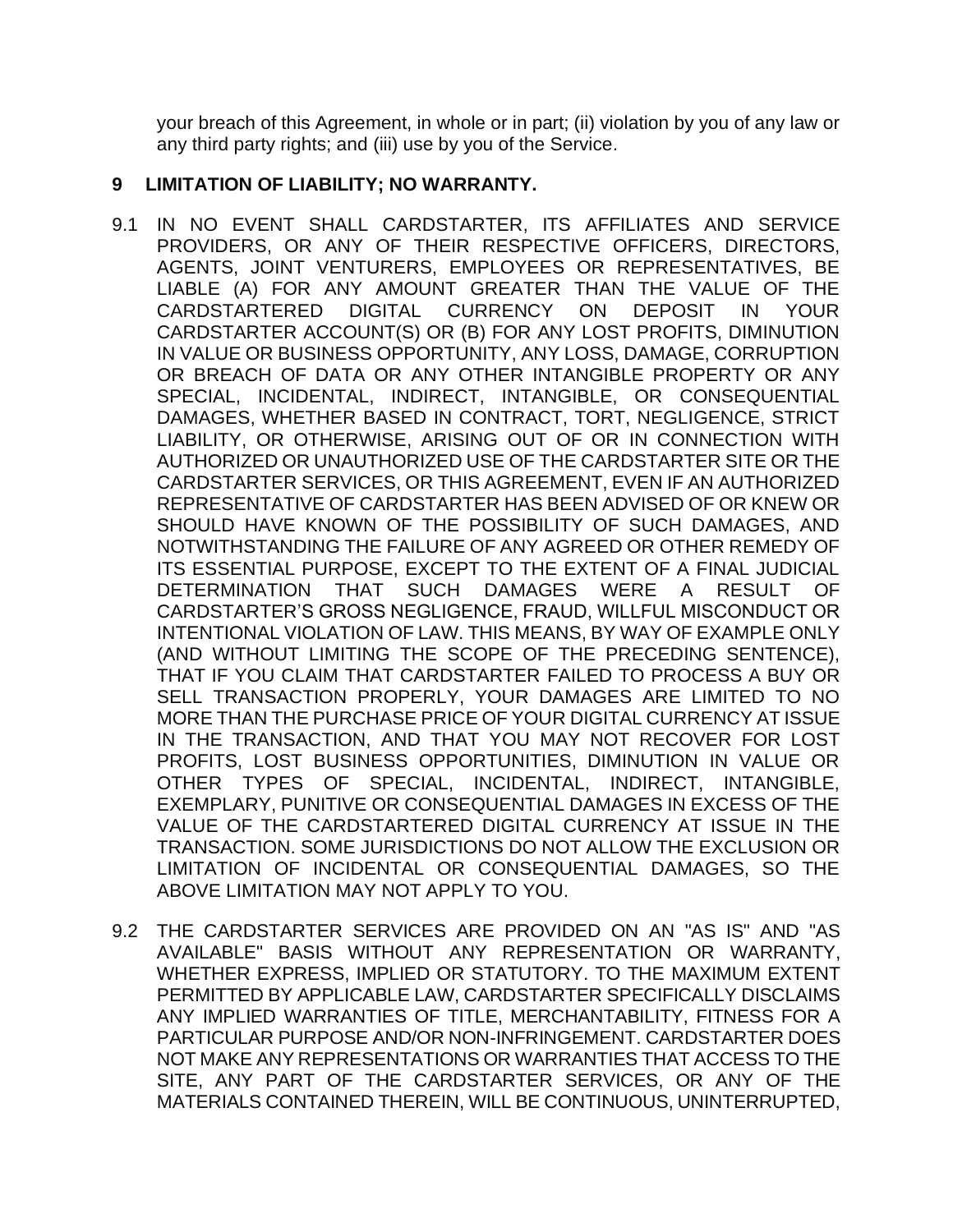TIMELY, OR ERROR-FREE. CARDSTARTER DOES NOT GUARANTEE THAT ANY ORDER WILL BE EXECUTED, ACCEPTED, RECORDED OR REMAIN OPEN. EXCEPT FOR THE EXPRESS STATEMENTS SET FORTH IN THIS AGREEMENT, YOU HEREBY ACKNOWLEDGE AND AGREE THAT YOU HAVE NOT RELIED UPON ANY OTHER STATEMENT OR UNDERSTANDING, WHETHER WRITTEN OR ORAL, WITH RESPECT TO YOUR USE AND ACCESS OF THE CARDSTARTER SERVICES AND CARDSTARTER SITE. WITHOUT LIMITING THE FOREGOING, YOU HEREBY UNDERSTAND AND AGREE THAT CARDSTARTER WILL NOT BE LIABLE FOR ANY LOSSES OR DAMAGES ARISING OUT OF OR RELATING TO: (A) ANY INACCURACY, DEFECT OR OMISSION OF DIGITAL CURRENCY PRICE DATA, (B) ANY ERROR OR DELAY IN THE TRANSMISSION OF SUCH DATA, OR (C) INTERRUPTION IN ANY SUCH DATA.

9.3 CardStarter makes no representations about the accuracy, order, timeliness or completeness of historical Digital Currency price data available on the Site. CardStarter will make reasonable efforts to ensure that requests for electronic debits and credits involving bank accounts, credit cards, and check issuances are processed in a timely manner but CardStarter makes no representations or warranties regarding the amount of time needed to complete processing which is dependent upon many factors outside of our control.

#### **10 COMPLAINTS; DISPUTES**

- 10.1 If a User wishes to make a complaint, please contact CardStarter's customer service team at Support@CardStarter.com. Should any dispute not be resolved to your satisfaction you may pursue remedies in the governing law jurisdiction set forth below.
- 10.2 **CLASS ACTION WAIVER: TO THE EXTENT PERMISSIBLE BY LAW, ALL CLAIMS MUST BE BROUGHT IN A PARTY'S INDIVIDUAL CAPACITY, AND NOT AS A PLAINTIFF OR CLASS MEMBER IN ANY PURPORTED CLASS, COLLECTIVE ACTION, OR REPRESENTATIVE PROCEEDING (COLLECTIVELY "CLASS ACTION WAIVER"). THE ARBITRATOR MAY NOT CONSOLIDATE MORE THAN ONE PERSON'S CLAIMS OR ENGAGE IN ANY CLASS ARBITRATION. YOU ACKNOWLEDGE THAT, BY AGREEING TO THESE TERMS, YOU AND CARDSTARTER ARE EACH WAIVING THE RIGHT TO A TRIAL BY JURY AND THE RIGHT TO PARTICIPATE IN A CLASS ACTION.**
- 10.3 Governing Law. The Agreement and any matters relating hereto shall be governed by, and construed in accordance with, the laws of the British Virgin Islands. You irrevocably agree that, subject as provided below, the courts of the British Virgin Islands shall have exclusive jurisdiction in relation to any claim, dispute or difference concerning the Agreement and any matter arising therefrom and irrevocably waive any right that it may have to object to an action being brought in those courts, or to claim that the action has been brought in an inconvenient forum, or that those courts do not have jurisdiction. Nothing in this clause shall limit the right of CardStarter to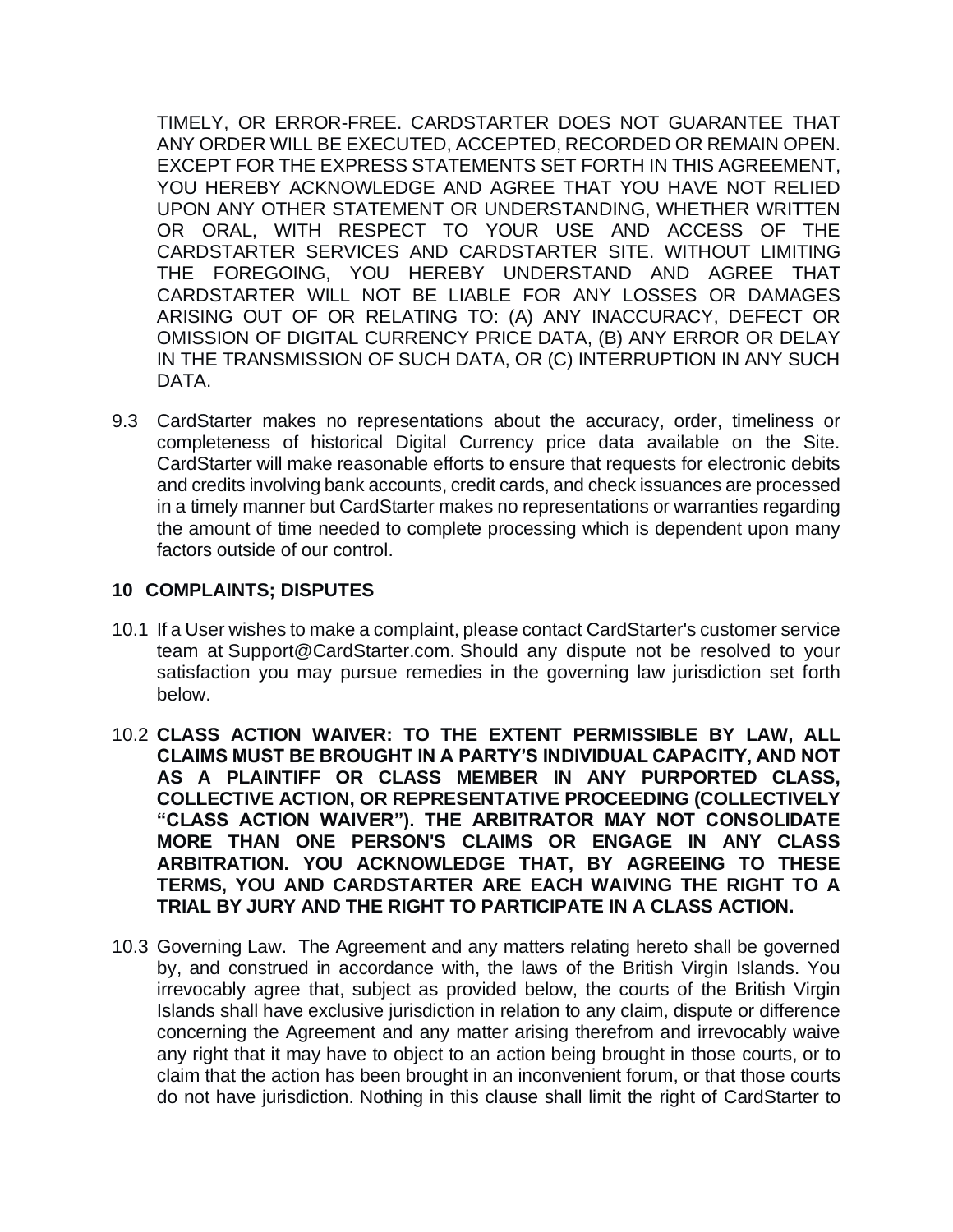take proceedings against you in any other court of competent jurisdiction, nor shall the taking of proceedings in any one or more jurisdictions preclude the taking of proceedings in any other jurisdictions, whether concurrently or not, to the extent permitted by the law of such other jurisdiction.

### **11 INSURANCE**

- 11.1 General. The terms, conditions and eligibility requirements herein apply to the CardStart Insurance Program (Program). The Program applies to initial decentralized exchange offerings (IDOs) offered through the Platform ("Covered IDO") for a period of 3 months, commencing on the completion on a Covered IDO and terminating on the three month anniversary of the Covered IDO (the "Program Term"). Users of the Service that participate in a Covered IDO via the Service launched. If activated, the Program payout will be dispensed to participants of Covered ICOs a refund of their original allocate and purchased amount on a first come first serve basis.
- 11.2 Claims. A

# **12 GENERAL PROVISIONS**

- 12.1 Computer Viruses. We shall not bear any liability, whatsoever, for any damage or interruptions caused by any computer viruses or other malicious code that may affect your computer or other equipment, or any phishing, spoofing or other attack. We advise the regular use of a reputable and readily available virus screening and prevention software. You should also be aware that SMS and email services are vulnerable to spoofing and phishing attacks and should use care in reviewing messages purporting to originate from CardStarter. Always log into your CardStarter Account(s) through the CardStarter Site to review any transactions or required actions if you have any uncertainty regarding the authenticity of any communication or notice.
- 12.2 Release of CardStarter; Indemnification. If you have a dispute with one or more users of the Service, you release CardStarter, its affiliates and service providers, and each of their respective officers, directors, agents, joint venturers, employees and representatives from any and all claims, demands and damages (actual and consequential) of every kind and nature arising out of or in any way connected with such disputes. You agree to indemnify and hold CardStarter, its affiliates and Service Providers, and each of its or their respective officers, directors, agents, joint venturers, employees and representatives, harmless from any claim or demand (including attorneys' fees and any fines, fees or penalties imposed by any regulatory authority) arising out of or related to your breach of this Agreement or your violation of any law, rule or regulation, or the rights of any third party.
- 12.3 Limitation of Liability; No Warranty. IN NO EVENT SHALL CARDSTARTER, ITS AFFILIATES AND SERVICE PROVIDERS, OR ANY OF THEIR RESPECTIVE OFFICERS, DIRECTORS, AGENTS, JOINT VENTURERS, EMPLOYEES OR REPRESENTATIVES, BE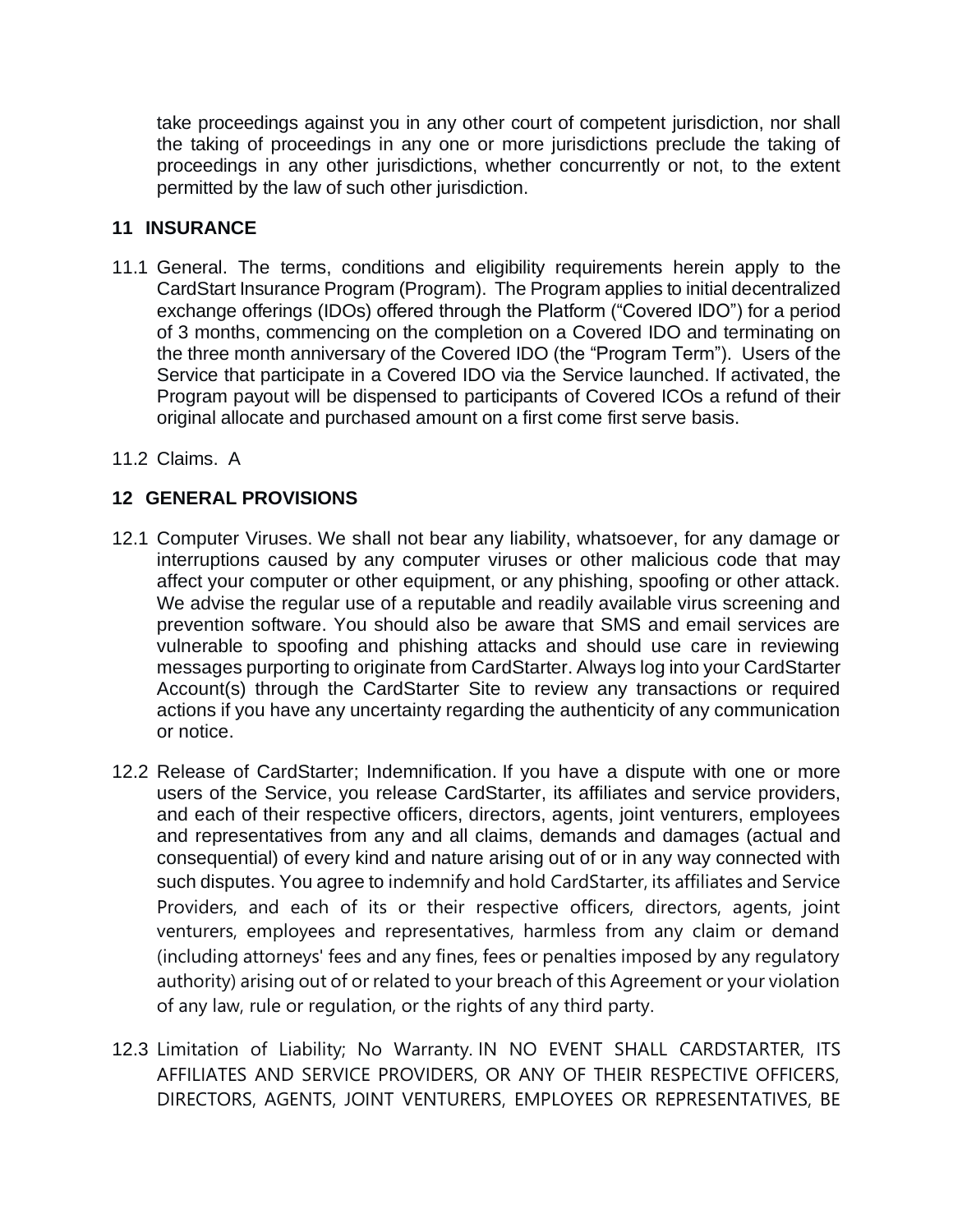LIABLE (A) FOR ANY AMOUNT GREATER THAN THE VALUE OF THE SUPPORTED DIGITAL CURRENCY ON DEPOSIT IN YOUR CARDSTARTER ACCOUNT(S) OR (B) FOR ANY LOST PROFITS, DIMINUTION IN VALUE OR BUSINESS OPPORTUNITY, ANY LOSS, DAMAGE, CORRUPTION OR BREACH OF DATA OR ANY OTHER INTANGIBLE PROPERTY OR ANY SPECIAL, INCIDENTAL, INDIRECT, INTANGIBLE, OR CONSEQUENTIAL DAMAGES, WHETHER BASED IN CONTRACT, TORT, NEGLIGENCE, STRICT LIABILITY, OR OTHERWISE, ARISING OUT OF OR IN CONNECTION WITH AUTHORIZED OR UNAUTHORIZED USE OF THE CARDSTARTER SITE OR THE CARDSTARTER SERVICES, OR THIS AGREEMENT, EVEN IF AN AUTHORIZED REPRESENTATIVE OF CARDSTARTER HAS BEEN ADVISED OF OR KNEW OR SHOULD HAVE KNOWN OF THE POSSIBILITY OF SUCH DAMAGES, AND NOTWITHSTANDING THE FAILURE OF ANY AGREED OR OTHER REMEDY OF ITS ESSENTIAL PURPOSE, EXCEPT TO THE EXTENT OF A FINAL JUDICIAL DETERMINATION THAT SUCH DAMAGES WERE A RESULT OF CARDSTARTER'S GROSS NEGLIGENCE, FRAUD, WILLFUL MISCONDUCT OR INTENTIONAL VIOLATION OF LAW. THIS MEANS, BY WAY OF EXAMPLE ONLY (AND WITHOUT LIMITING THE SCOPE OF THE PRECEDING SENTENCE), THAT IF YOU CLAIM THAT CARDSTARTER FAILED TO PROCESS A BUY OR SELL TRANSACTION PROPERLY, YOUR DAMAGES ARE LIMITED TO NO MORE THAN THE VALUE OF THE SUPPORTED DIGITAL CURRENCY AT ISSUE IN THE TRANSACTION, AND THAT YOU MAY NOT RECOVER FOR LOST PROFITS, LOST BUSINESS OPPORTUNITIES, DIMINUTION IN VALUE OR OTHER TYPES OF SPECIAL, INCIDENTAL, INDIRECT, INTANGIBLE, EXEMPLARY, PUNITIVE OR CONSEQUENTIAL DAMAGES IN EXCESS OF THE VALUE OF THE SUPPORTED DIGITAL CURRENCY AT ISSUE IN THE TRANSACTION. SOME JURISDICTIONS DO NOT ALLOW THE EXCLUSION OR LIMITATION OF INCIDENTAL OR CONSEQUENTIAL DAMAGES, SO THE ABOVE LIMITATION MAY NOT APPLY TO YOU.

12.4 THE CARDSTARTER SERVICES ARE PROVIDED ON AN "AS IS" AND "AS AVAILABLE" BASIS WITHOUT ANY REPRESENTATION OR WARRANTY, WHETHER EXPRESS, IMPLIED OR STATUTORY. TO THE MAXIMUM EXTENT PERMITTED BY APPLICABLE LAW, CARDSTARTER SPECIFICALLY DISCLAIMS ANY IMPLIED WARRANTIES OF TITLE, MERCHANTABILITY, FITNESS FOR A PARTICULAR PURPOSE AND/OR NON-INFRINGEMENT. CARDSTARTER DOES NOT MAKE ANY REPRESENTATIONS OR WARRANTIES THAT ACCESS TO THE SITE, ANY PART OF THE CARDSTARTER SERVICES, OR ANY OF THE MATERIALS CONTAINED THEREIN, WILL BE CONTINUOUS, UNINTERRUPTED, TIMELY, OR ERROR-FREE. CARDSTARTER DOES NOT GUARANTEE THAT ANY ORDER WILL BE EXECUTED, ACCEPTED, RECORDED OR REMAIN OPEN. EXCEPT FOR THE EXPRESS STATEMENTS SET FORTH IN THIS AGREEMENT, YOU HEREBY ACKNOWLEDGE AND AGREE THAT YOU HAVE NOT RELIED UPON ANY OTHER STATEMENT OR UNDERSTANDING, WHETHER WRITTEN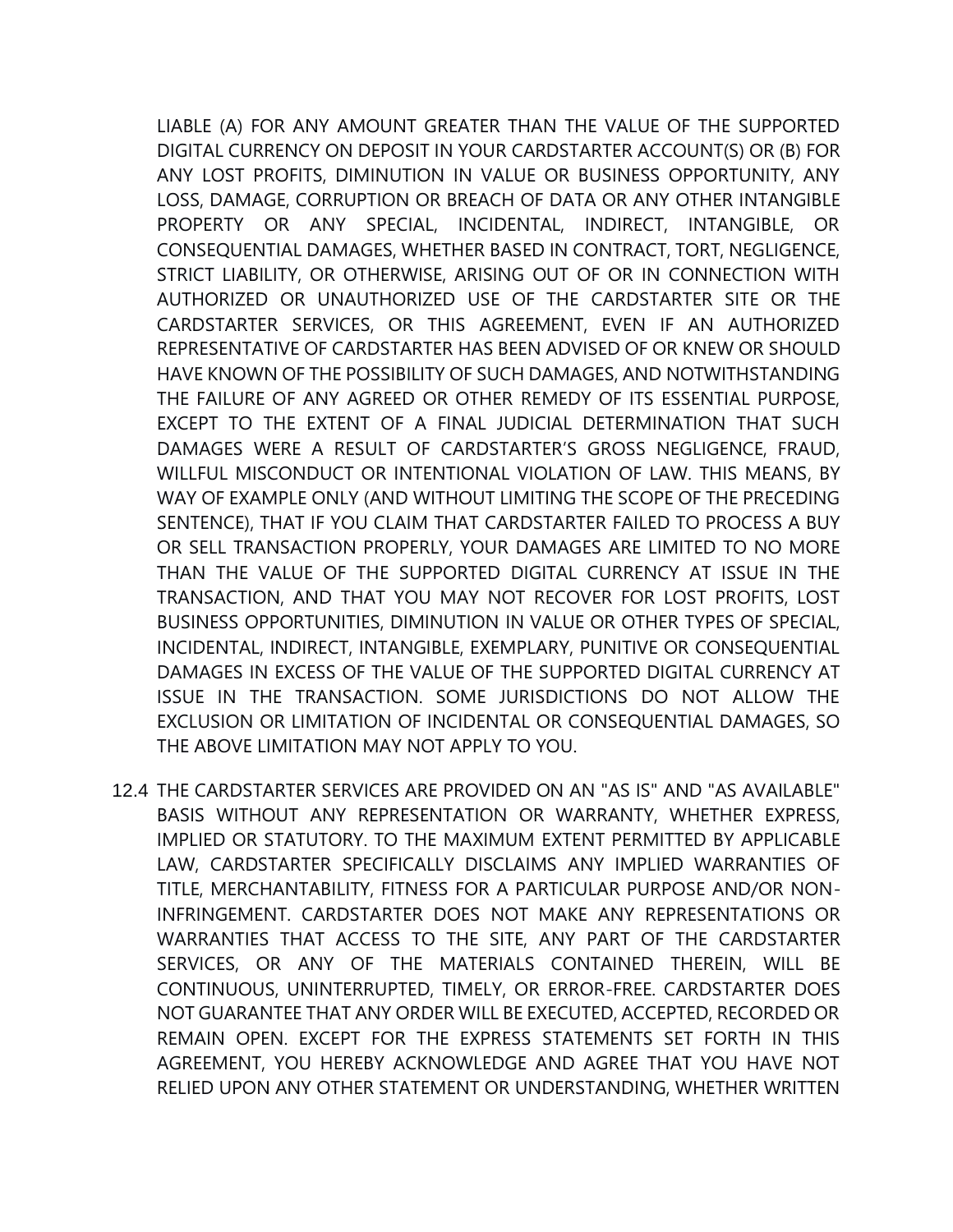OR ORAL, WITH RESPECT TO YOUR USE AND ACCESS OF THE CARDSTARTER SERVICES AND CARDSTARTER SITE. WITHOUT LIMITING THE FOREGOING, YOU HEREBY UNDERSTAND AND AGREE THAT CARDSTARTER WILL NOT BE LIABLE FOR ANY LOSSES OR DAMAGES ARISING OUT OF OR RELATING TO: (A) ANY INACCURACY, DEFECT OR OMISSION OF DIGITAL CURRENCY PRICE DATA, (B) ANY ERROR OR DELAY IN THE TRANSMISSION OF SUCH DATA, OR (C) INTERRUPTION IN ANY SUCH DATA.

- 12.5 Entire Agreement. This Agreement, the Privacy Policy, E-Sign Consent, and Appendices incorporated by reference herein comprise the entire understanding and agreement between you and CardStarter as to the subject matter hereof, and supersedes any and all prior discussions, agreements and understandings of any kind (including without limitation any prior versions of this Agreement), and every nature between and among you and CardStarter. Section headings in this Agreement are for convenience only and shall not govern the meaning or interpretation of any provision of this Agreement.
- 12.6 Amendments. We may amend or modify this Agreement by posting on the CardStarter Site or emailing to you the revised Agreement, and the revised Agreement shall be effective at such time. If you do not agree with any such modification, your sole and exclusive remedy is to terminate your use of the Services and close your account. You agree that we shall not be liable to you or any third party for any modification or termination of the Service, or suspension or termination of your access to the Service, except to the extent otherwise expressly set forth herein. If the revised Agreement includes a material change, we will endeavor to provide you advanced notice via our website and/or email before the material change becomes effective.
- 12.7 Assignment. You may not assign any rights and/or licenses granted under this Agreement. We reserve the right to assign our rights without restriction, including without limitation to any CardStarter affiliates or subsidiaries, or to any successor in interest of any business associated with the Service. Any attempted transfer or assignment in violation hereof shall be null and void. Subject to the foregoing, this Agreement will bind and inure to the benefit of the parties, their successors and permitted assigns.
- 12.8 Severability. If any provision of this Agreement shall be determined to be invalid or unenforceable under any rule, law, or regulation of any local, state, or federal government agency, such provision will be changed and interpreted to accomplish the objectives of the provision to the greatest extent possible under any applicable